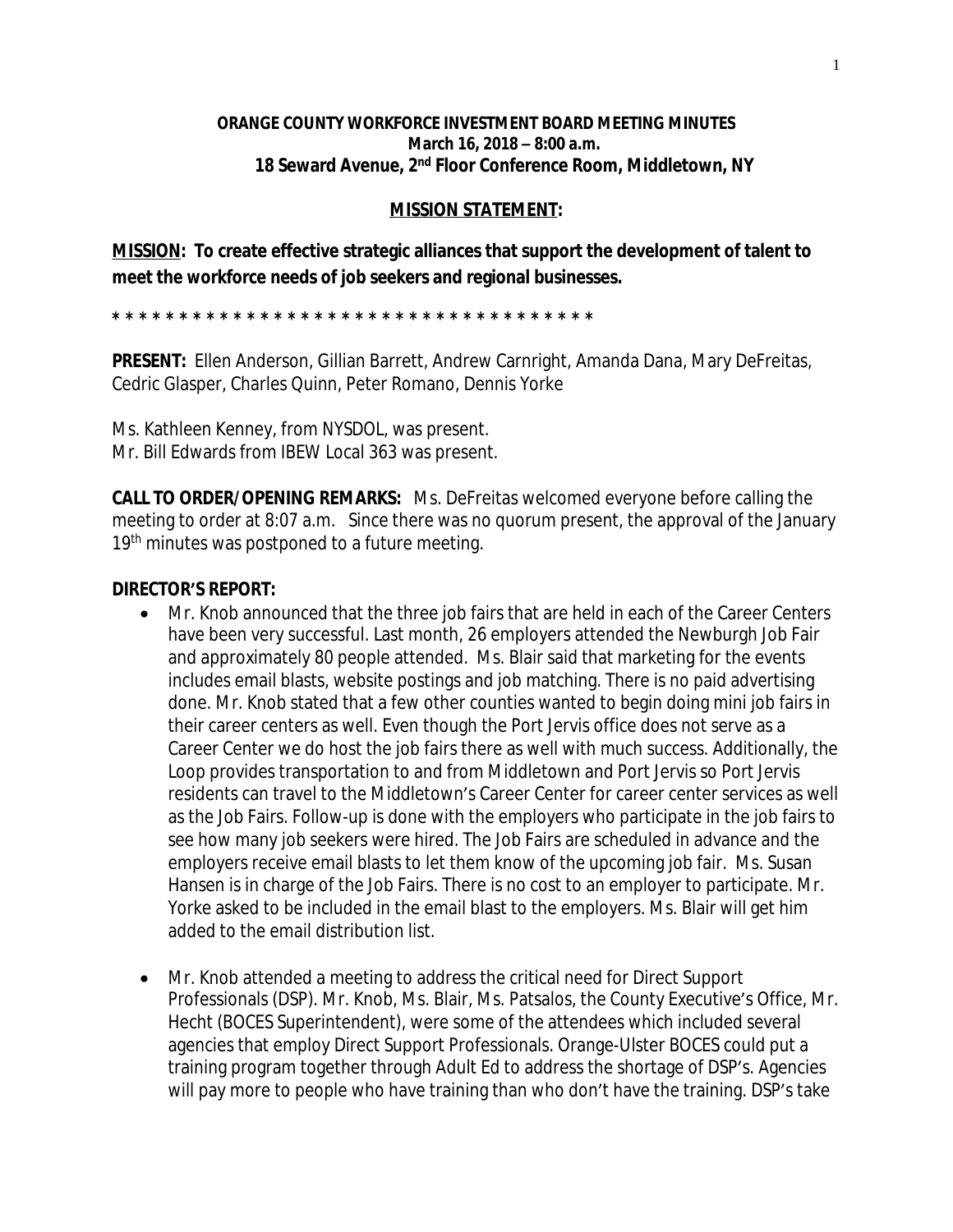care of disabled children and adults in the home and currently don't need any certification. With a training program, at least these Direct Support Professionals will have some training and knowledge and can be certified before going into private or group homes. These jobs normally do not pay well for untrained people. They can make anywhere from \$11 up to \$16.00/hour with experience.

- Ms. Dana hosted a meeting with Amy's Kitchen which Mr. Knob, Ms. Blair, and Ms. Patsalos attended. Amy's is looking at 2021 to open. Ms. Blair provided them with labor market information which included wage information and available workforce data. Amy's will employ 700 when fully operational.
- Mr. Knob announced that the Board will need volunteers in order to complete a One Stop Career Center Certification. Three or four members will be needed to go into the One Stop Career Centers to look at the services provided, based on the criteria established by the NYS Department of Labor. Volunteers will determine whether or not the career centers are providing the necessary services to achieve State certification. If anyone is interested they should contact Mr. Knob. Ms. Blair stated that the certification process involves completion of a check list and action plan for each One Stop Center.
- The State Labor Department is going to release an RFP for \$175 million dollars for incumbent worker training. Grants will be between \$100,000 and \$200,000 dollars. Details are limited right now, but they want to award the money to Workforce Development Boards and want the Boards to partner with employer sectors to do incumbent worker training as well as "new hire" training. They would like it done regionally and it should include distribution, manufacturing and healthcare employers. When the information becomes available, Mr. Knob will let everyone know.
- The Tech Hire Grant, which is a partnership with Westchester County, is a \$10 million dollar grant and is for 18-29 year olds to get them involved in Technical Fields. The participants are long term unemployed for at least 27 weeks. We have done two boot camps so far. Ms. Blair said that the Graduation for the 2<sup>nd</sup> boot camp would be held on Monday. A few graduates have already gotten jobs and some will be enrolling in training programs that will be paid for through the Westchester grant. Mr. Glasper from Mechanical Rubber has spoken to the class, as well as someone from Advance Testing. Boot camp attendees are advised on available opportunities in their companies as well as the education and training needed to be employed in their fields.
- Mr. Knob announced that the Welfare to Work (WTW) Program in 2017 closed over 500 welfare cases last year due to employment. This was due to the hard work and efforts of the staff. These case closings have saved the County approximately \$450,000 in county